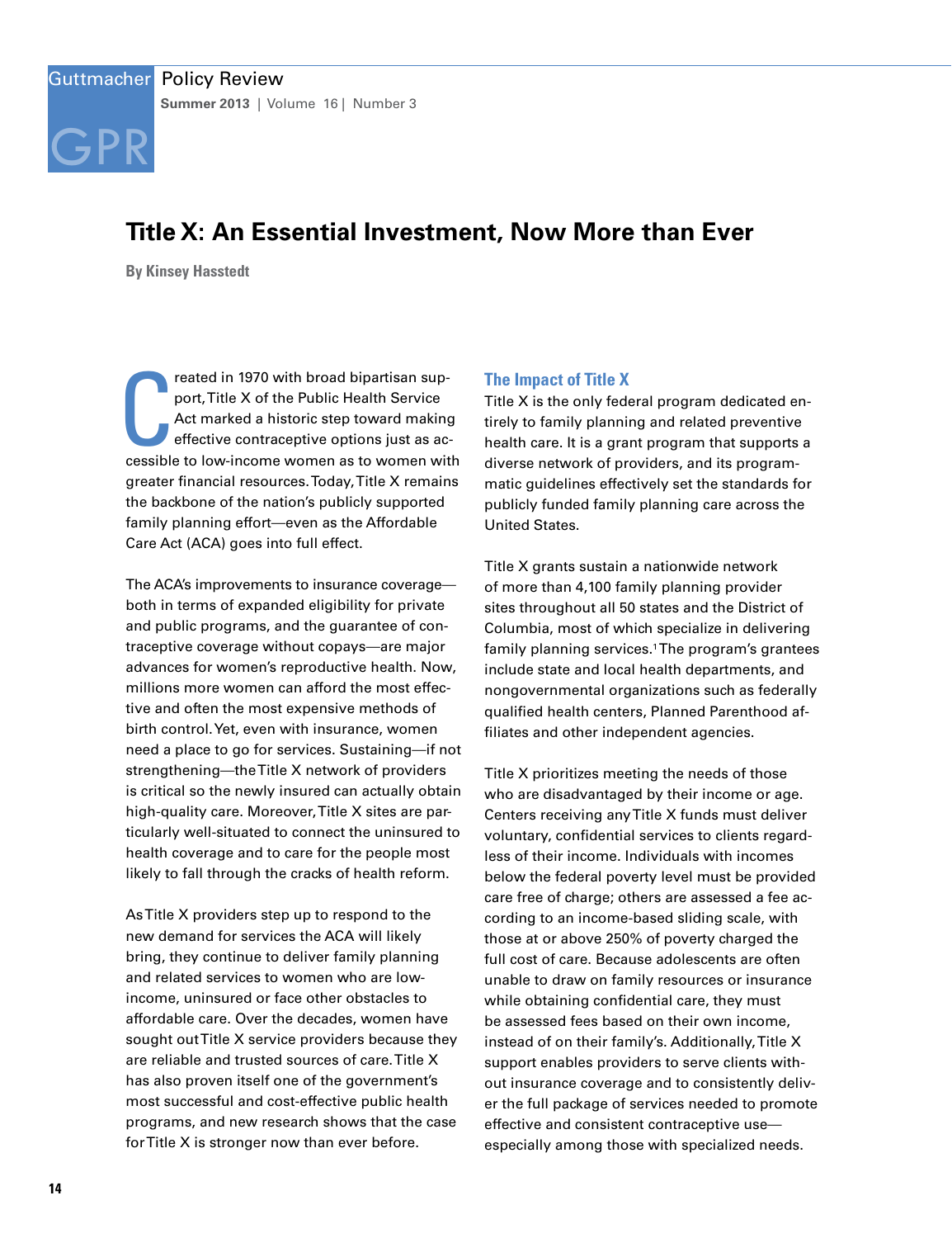Now, more than 40 years after its inception, Title X continues to prove itself the relatively dollar-small but impact-strong heart of the national family planning effort. Seven in 10 women obtaining contraceptive care at a safety-net center receive those services from a Title X– supported site. The Title X network serves 4.7 million contraceptive clients annually, or one-quarter of women in need of publicly supported contraceptive services.1 Sixty-nine percent of these clients have incomes at or below the federal poverty level, and 64% are uninsured.<sup>2</sup>The dramatic impact of Title X can be seen in individual states as well. For example, Title X sites serve nearly half of all women in need of publicly supported family planning services in Delaware and the District of Columbia (see table, page 16).

Title X–supported centers are also a major source of critical preventive care related to family planning. In 2011 alone, Title X sites tested 2.5 million clients for chlamydia and provided 2.7 million tests for gonorrhea, 744,000 for syphilis and 1.3 million for HIV.2 Also in that year, 1.4 million clients received Pap tests to detect early signs of cervical cancer, and 1.9 million had breast exams to detect warning signs of breast cancer. In 2010, 18% of all U.S. women aged 15–44 who received STI testing, treatment or counseling did so from Title X sites, as did 14% of all those tested for  $HIV.<sup>3</sup>$ 

A new Guttmacher Institute report found that in 2010, the family planning services provided at Title X–supported sites helped women avert 1.2 million unintended pregnancies, which prevented 586,000 unplanned births and 403,000 abortions (see chart, page  $17$ ).<sup>1</sup> In the absence of services provided by Title X–funded providers, the rates of unintended pregnancy and abortion among U.S. women would be 35% higher—42% higher among teens.

Helping women determine for themselves whether and when to have children also generates significant government savings, by averting costs that otherwise would have been borne by Medicaid for prenatal care, delivery, postpartum care and infant care. In 2010, the contraceptive services provided at Title X–funded centers gen-

erated \$5.3 billion in government savings.<sup>1</sup> Put another way, every dollar invested in the publicly funded family planning effort that year saved \$5.68. The savings in each state are also substantial: The annual state government savings accrued by services provided at Title X sites in 2010 ranged from \$4 million in Vermont to just over \$1 billion in California.

According to this Guttmacher analysis, the cost savings resulting from publicly funded contraceptive services have increased over the last decade, largely because of three factors.<sup>1</sup> First, family planning clients are more likely now than clients were in previous years to use more effective contraceptive methods, such as IUDs and contraceptive implants. Second—and likely due to the recession—individuals who are unable to access publicly funded services are now more likely than those in previous years to use either no contraceptive method or a less effective one, such as withdrawal. These first two factors together have contributed to the number of unintended pregnancies prevented by public funding having increased by 15% since 2006. Third, women are increasingly likely to choose childbirth over abortion when faced with an unplanned pregnancy;<sup>4</sup> that increases the cost-savings for every unplanned pregnancy averted, because births are far more costly than abortions.

Certain attributes of the Title X program make it a critical component of generating these significant cost savings. For one, Title X–supported providers are particularly good at providing family planning clients with a range of choices that includes the most effective methods: Nearly seven in 10 Title X sites offer at least one form of long-acting contraceptive, such as IUDs or implants.<sup>5</sup>The difference between providers that do and do not receive Title X funding is particularly pronounced among federally qualified health centers. A nationwide survey of these centers' largest individual sites found that 85% of those supported by Title X offer IUDs and 57% offer implants, whereas just 60% and 38% of sites not supported by Title X offer these methods, respectively.6

Second, in line with the program's guidelines, providers supported by Title X are particularly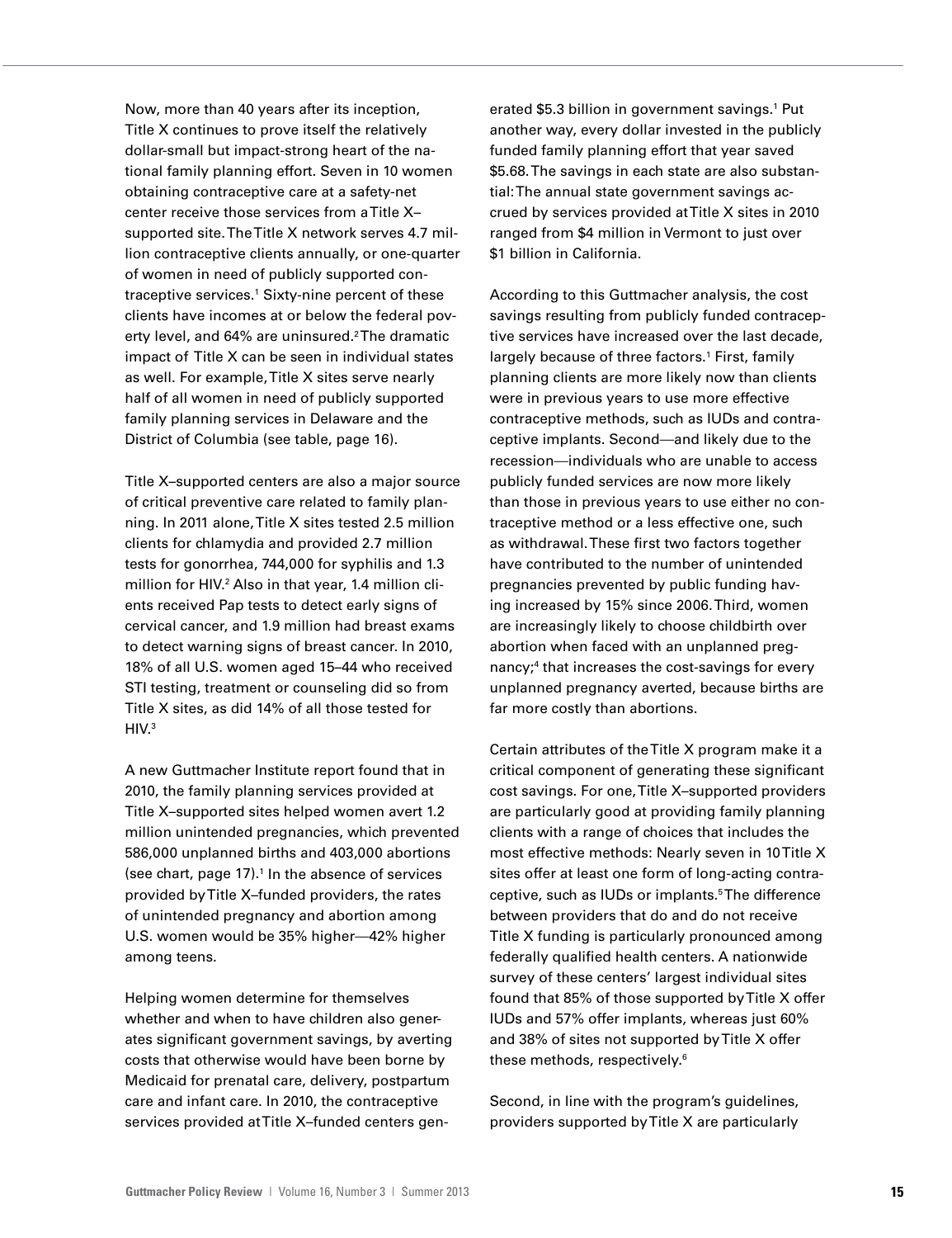|  | <b>TITLE X BY STATE: MEASURING THE IMPACT</b> |
|--|-----------------------------------------------|
|  |                                               |
|  |                                               |
|  |                                               |

|                                              | <b>Women in need of publicly</b><br>subsidized contraceptive services |                 | <b>Services at Title X-</b><br>supported centers |                                     | <b>Impact of services at</b><br><b>Title X-supported centers</b> |                                                    | % increase<br>in unintended                        |
|----------------------------------------------|-----------------------------------------------------------------------|-----------------|--------------------------------------------------|-------------------------------------|------------------------------------------------------------------|----------------------------------------------------|----------------------------------------------------|
|                                              | <b>Number</b>                                                         | % uninsured     | % of women<br>in need<br>served                  | % of clients<br>≤100% of<br>poverty | <b>Unintended</b><br>pregnancies<br>averted                      | <b>Cost savings</b><br>(in millions of<br>dollars) | pregnancies in the<br>absence of these<br>services |
| <b>U.S. TOTAL</b>                            | 19,144,100                                                            | 30%             | 25%                                              | 69%                                 | 1,181,500                                                        | 5.342                                              | 31%                                                |
| <b>Alabama</b>                               | 320,280                                                               | 29              | 32                                               | 78                                  | 25,900                                                           | 82                                                 | 29                                                 |
| Alaska                                       | 37,400                                                                | 31              | 18                                               | 75                                  | 1,700                                                            | 14                                                 | 20                                                 |
| <b>Arizona</b>                               | 429,830                                                               | 31              | 10                                               | 77                                  | 10,700                                                           | 66                                                 | 16                                                 |
| <b>Arkansas</b>                              | 198,090                                                               | 36              | 39                                               | 68                                  | 19,300                                                           | 97                                                 | 71                                                 |
| California                                   | 2,472,310                                                             | 34              | 45                                               | 71                                  | 275,300                                                          | 1,016                                              | $\overline{33}$                                    |
| Colorado                                     | 307,160                                                               | 33              | 19                                               | 78                                  | 14,500                                                           | 43                                                 | 21                                                 |
| <b>Connecticut</b>                           | 175,950                                                               | 18              | 22                                               | 38                                  | 9,500                                                            | 68                                                 | $\overline{23}$                                    |
| <b>Delaware</b>                              | 50,450                                                                | $\overline{18}$ | 47                                               | 61                                  | 6,000                                                            | 39                                                 | 40                                                 |
| Dist. of Columbia                            | 44,560                                                                | 9               | 47                                               | 54                                  | 5,300                                                            | 9                                                  | 22                                                 |
| Florida                                      | 1,116,280                                                             | 40              | 20                                               | 51                                  | 57,200                                                           | 145                                                | 23                                                 |
| Georgia                                      | 648,120                                                               | $\overline{37}$ | 20                                               | 81                                  | 33,100                                                           | 156                                                | $\overline{28}$                                    |
| Hawaii                                       | 67,880                                                                | 13              | 35                                               | 79                                  | 5,900                                                            | 44                                                 | 18                                                 |
| Idaho                                        | 112,370                                                               | $\overline{34}$ | 20                                               | 67                                  | 5,700                                                            | 33                                                 | 48                                                 |
| <b>Illinois</b>                              | 767,110                                                               | 25              | 15                                               | 78                                  | 28,100                                                           | 126                                                | 20                                                 |
| Indiana                                      | 422,430                                                               | 28              | 9                                                | 74                                  | 10,000                                                           | 42                                                 | 18                                                 |
| lowa                                         | 182,930                                                               | 19              | 36                                               | 61                                  | 16,700                                                           | 97                                                 | 69                                                 |
| <b>Kansas</b>                                | 177,400                                                               | 27              | 22                                               | 57                                  | 9,900                                                            | 55                                                 | 32                                                 |
| Kentucky                                     | 273,030                                                               | $\overline{30}$ | 35                                               | 72                                  | 24,200                                                           | 149                                                | 67                                                 |
| Louisiana                                    | 310,720                                                               | $\overline{34}$ | 15                                               | 92                                  | 11,700                                                           | 83                                                 | $\overline{23}$                                    |
| <b>Maine</b>                                 | 77,520                                                                | 14              | 33                                               | 50                                  | 6,300                                                            | 20                                                 | 63                                                 |
| Maryland                                     | 277,170                                                               | 25              | 27                                               | 78                                  | 18,700                                                           | 117                                                | 22                                                 |
| <b>Massachusetts</b>                         | 351,830                                                               | $\overline{7}$  | 18                                               | 58                                  | 16,200                                                           | 101                                                | 25                                                 |
| Michigan                                     | 623,060                                                               | 22              | 19                                               | 70                                  | 29,200                                                           | 109                                                | 36                                                 |
| <b>Minnesota</b>                             | 287,010                                                               | 18              | 18                                               | 62                                  | 13,200                                                           | 53                                                 | 17                                                 |
| <b>Mississippi</b>                           | 213,460                                                               | 32              | $\overline{31}$                                  | 86                                  | 16,600                                                           | 47                                                 | 31                                                 |
| <b>Missouri</b>                              | 387,790                                                               | 27              | 16                                               | 64                                  | 15,300                                                           | 72                                                 | 28                                                 |
| <b>Montana</b>                               | 60,200                                                                | 33              | 40                                               | 56                                  | 6,000                                                            | 26                                                 | 62                                                 |
| Nebraska                                     | 110,640                                                               | 25              | 26                                               | 51                                  | 7,300                                                            | 39                                                 | 48                                                 |
| <b>Nevada</b>                                | 172,670                                                               | $\overline{42}$ | 14                                               | 60                                  | 6,000                                                            | 13                                                 | 15                                                 |
| <b>New Hampshire</b>                         | 63,840                                                                | $\overline{24}$ | $\overline{34}$                                  | $\overline{52}$                     | 5,500                                                            | $\overline{9}$                                     | $\overline{63}$                                    |
| <b>New Jersey</b>                            | 414,670                                                               | $\overline{28}$ | 30                                               | 41                                  | 30,700                                                           | 199                                                | $\overline{23}$                                    |
| <b>New Mexico</b>                            | 144,920                                                               | 37              | 25                                               | $\overline{75}$                     | 9,200                                                            | 48                                                 | 41                                                 |
| <b>New York</b>                              | 1,187,850                                                             | $\overline{21}$ | $\overline{27}$                                  | 67                                  | 79,700                                                           | 459                                                | 23                                                 |
| <b>North Carolina</b><br><b>North Dakota</b> | 619,570<br>42,290                                                     | 33<br>18        | $\overline{21}$<br>32                            | 58<br>46                            | 33,300                                                           | 154<br>12                                          | 28<br>62                                           |
| <b>Ohio</b>                                  | 710,200                                                               | $\overline{22}$ | 14                                               | 67                                  | 3,400<br>24,300                                                  | 107                                                | $\overline{21}$                                    |
| <b>Oklahoma</b>                              | 241,450                                                               | 37              | 30                                               | 72                                  | 18,100                                                           | 68                                                 | 37                                                 |
| Oregon                                       | 251,590                                                               | 34              | 27                                               | 74                                  | 17,000                                                           | 37                                                 | 43                                                 |
| Pennsylvania                                 | 734,640                                                               | 19              | 32                                               | 62                                  | 58,300                                                           | 232                                                | 44                                                 |
| <b>Rhode Island</b>                          | 66,060                                                                | $\overline{21}$ | 32                                               | 82                                  | 5,300                                                            | 37                                                 | 26                                                 |
| <b>South Carolina</b>                        | 307,870                                                               | 32              | 30                                               | 93                                  | 22,900                                                           | 142                                                | 38                                                 |
| <b>South Dakota</b>                          | 50,600                                                                | 25              | 20                                               | 67                                  | 2,600                                                            | 13                                                 | 40                                                 |
| <b>Tennessee</b>                             | 410,670                                                               | 26              | 18                                               | 88                                  | 18,200                                                           | 61                                                 | 22                                                 |
| <b>Texas</b>                                 | 1,690,150                                                             | 46              | 15                                               | 74                                  | 62,900                                                           | 293                                                | $\overline{15}$                                    |
| Utah                                         | 198,200                                                               | $\overline{27}$ | 19                                               | 66                                  | 9,400                                                            | 45                                                 | $\overline{23}$                                    |
| <b>Vermont</b>                               | 35,560                                                                | 13              | 18                                               | 42                                  | 1,600                                                            | 4                                                  | 34                                                 |
| Virginia                                     | 421,280                                                               | $\overline{27}$ | 18                                               | 60                                  | 19,000                                                           | 140                                                | 18                                                 |
| <b>Washington</b>                            | 401,600                                                               | 29              | 27                                               | 65                                  | 26,900                                                           | 158                                                | 40                                                 |
| <b>West Virginia</b>                         | 110,870                                                               | $\overline{31}$ | 42                                               | 91                                  | 11,600                                                           | 69                                                 | $\overline{75}$                                    |
| <b>Wisconsin</b>                             | 332.520                                                               | 16              | 16                                               | 69                                  | 13.300                                                           | $\overline{72}$                                    | $\overline{25}$                                    |
| Wyoming                                      | 32,050                                                                | $\overline{32}$ | $\overline{37}$                                  | 66                                  | 3,000                                                            | 23                                                 | 60                                                 |

*Notes:* Data are for 2010 for columns 1–3, 5, 6; for 2011 for column 4; and for 2006 for column 7. *Sources:* **Columns 1–3, 5, 6**—reference 1. **Column 4**—reference 2. **Column 7**—reference 14.

able to reach out and provide care to those women who, without access to publicly funded services, are at particularly high risk of using less effective contraceptive methods or no method at all. Clients at Title X sites are nearly twice as

likely as those served at other sites to have no third-party payment for their visit.<sup>5</sup> Moreover, poor women, women of color and immigrant women are especially reliant on publicly supported health centers, and Title X specifically sup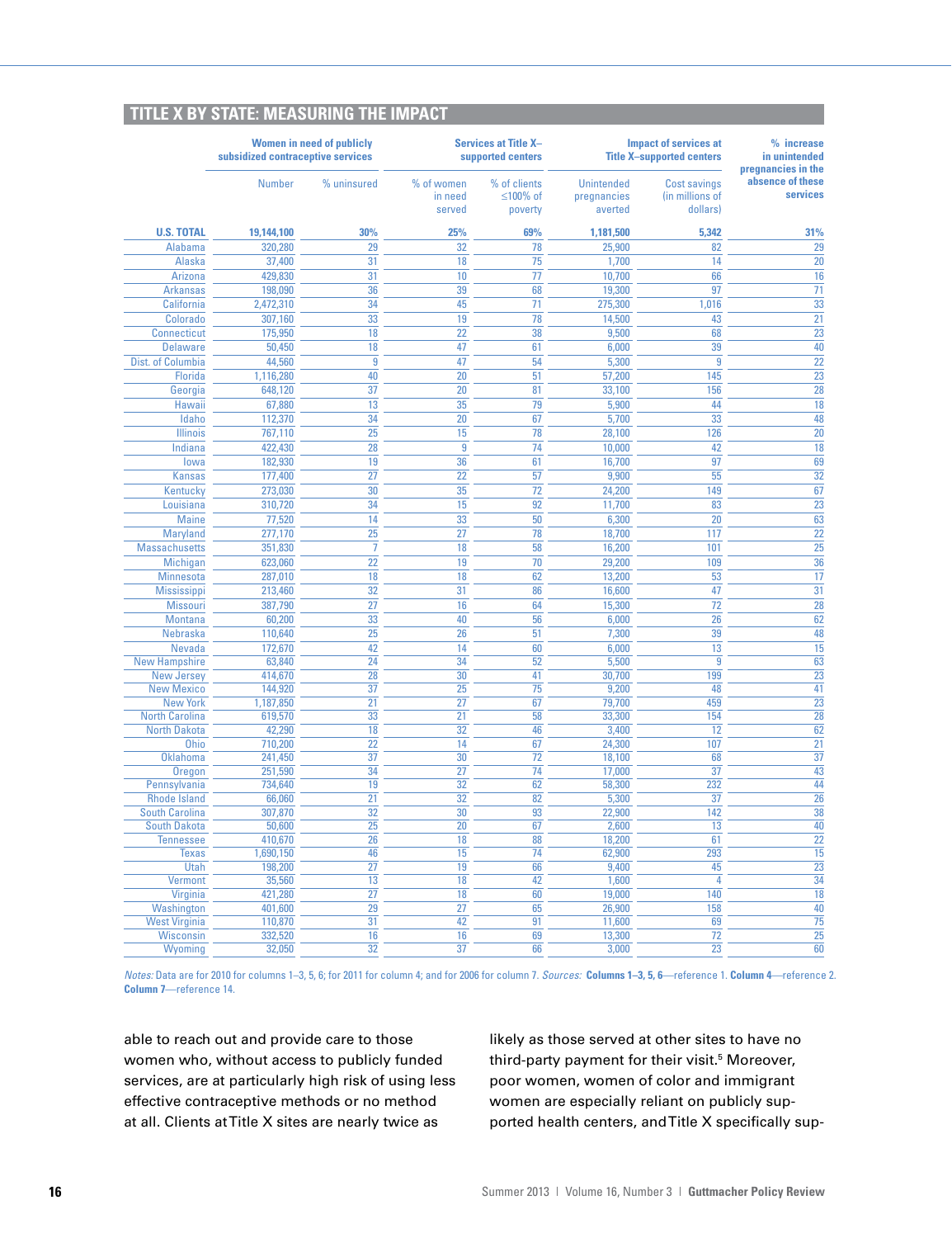ports the tailored outreach, staffing and services needed to engage these populations.

### **Beyond the Numbers**

In addition to Title X's quantifiable and considerable impact, the program occupies a unique niche that is only becoming more indispensable. With the implementation of the ACA, Title X is needed to provide newly insured clients with somewhere to go for high-quality care, to help connect people to health coverage and to care for those who fall through the cracks.

The ACA extends comprehensive health coverage to tens of millions of individuals, including coverage of a full range of family planning and related preventive services without out-of-pocket costs. However, as more people gain coverage and seek that preventive care, they will need somewhere to go for services. Provider shortages are expected to be a real problem, particularly for those who will be newly covered by Medicaid and those living in medically underserved areas two groups who tend to rely on exactly the kind of safety-net providers Title X supports.

Title X funding will be crucial to addressing these shortages, by helping to keep the nation's safety net up and running. Because Title X funds go to providers as up-front grants (rather than payment delivered as reimbursement for direct client services, as with Medicaid or private insurance), these funds can be used in a variety of ways to support a health center's infrastructure. More specifically, Title X funding allows safety-net centers to make improvements to their staff and facilities, such as extending hours; utilizing advanced technologies, electronic health records or online appointment scheduling; tailoring staffing

to meet a community's unique needs; or paying sufficient wages to reduce the high staff turnover that often plagues safety-net providers.<sup>7</sup>

Furthermore, the Title X program guidelines will continue to help guarantee that people relying on the safety net receive high-quality care, regardless of whether they seek care at a federally qualified health center or a provider specializing in the delivery of family planning services. The basic principles of high-quality care defined through Title X apply even if an individual's care is paid partially or entirely by another public program, private insurance or the client herself.

First, Title X guarantees that all services will be voluntary, by requiring that clients be offered a broad range of contraceptive methods (see "Going the Extra Mile: The Difference Title X Makes," Spring 2012). Sites receiving Title X support are much more likely than other sites to offer all forms of contraception, offer them on-site and provide comprehensive contraceptive counseling.<sup>5</sup> Moreover, safety-net centers receiving Title X funding must ensure confidentiality of all services for all their clients—a guarantee highly valued by women regardless of age, income or insurance status, but especially by teens.<sup>8</sup>

The guidelines governing Title X also call for providers to engage their clients in a dialogue that is specifically tailored to the individual's experiences and needs. In turn, staff of Title X–supported sites invest more time with clients than centers not funded by Title X, especially clients who most need such specialized attention.<sup>5</sup> For instance, Title X sites commonly operate programs and employ staff trained to meet the particular needs of adolescents; individuals for whom language

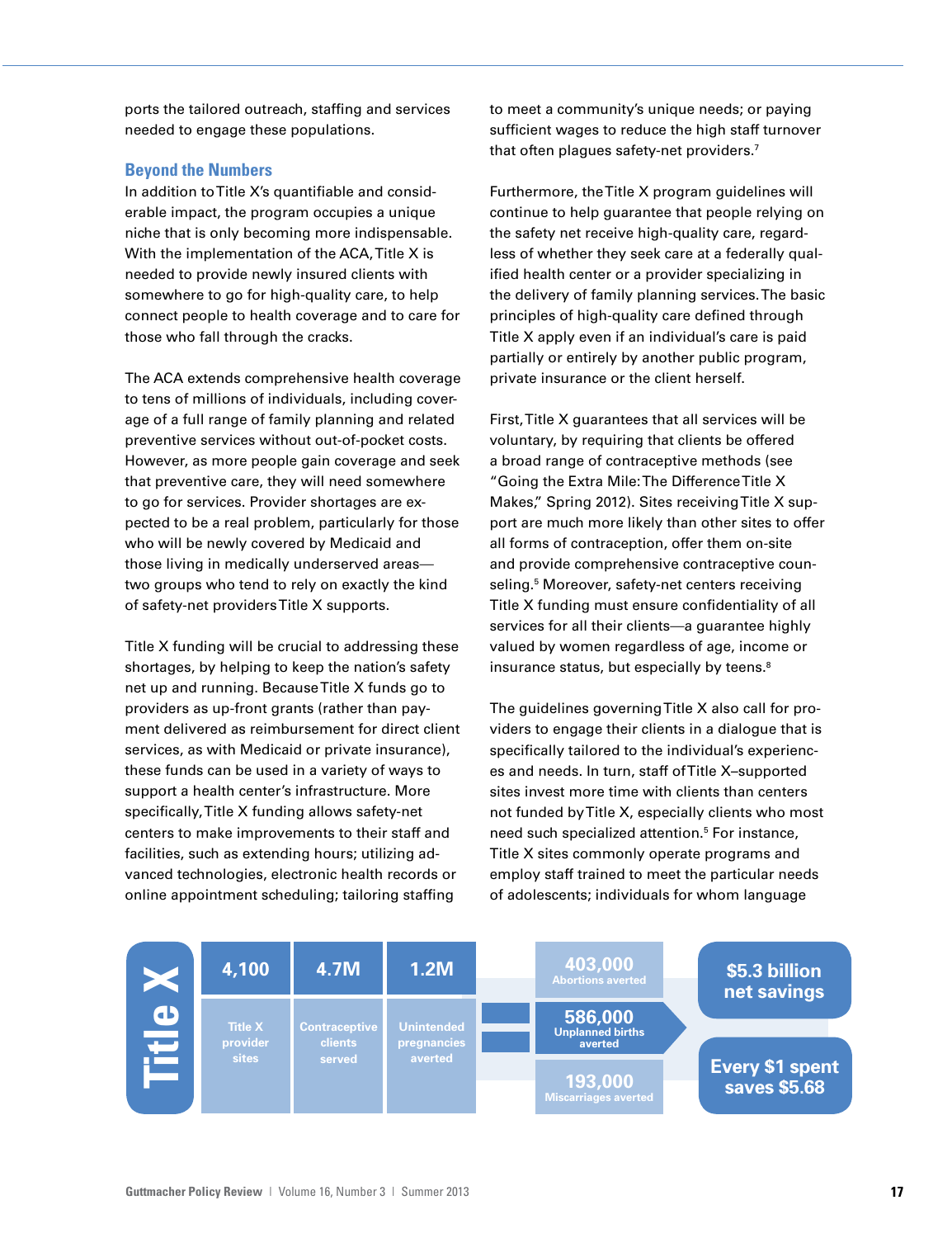is a barrier to quality care; and individuals experiencing intimate partner violence, substance abuse issues and other medical or personal complications. In all cases, staff of Title X–supported centers report spending a significant amount of time meeting the contraceptive needs of these clients—consistently more time than staff at other sites.

Because they are often their clients' entry point to the health care system, providers supported by Title X are also uniquely positioned to connect people to health insurance. Six in 10 women who seek contraceptive care at a Title X site consider it their usual source of medical care.3 Yet, when they walk in the door, a large proportion of Title X clients are often eligible for coverage for which they have not yet enrolled; two-thirds are uninsured, and in line with the program's priorities, the vast majority are also low-income and are therefore often eligible for Medicaid. Yet, roughly four in 10 people eligible for public coverage are not enrolled, often because they do not realize they are eligible or because they have had a difficult time navigating the application process.9 Eligibility for public coverage will only become more commonplace as the ACA's Medicaid expansions go into effect in some states, and open enrollment begins for the new insurance marketplaces nationwide (intended for individuals with incomes just over the Medicaid eligibility threshold).

Title X providers should be counted on as qualified partners in connecting their eligible clients to coverage options newly available under health reform (see "The Role of Family Planning Centers as Gateways to Health Coverage and Care," Spring 2011). And Title X sites should embrace this responsibility. Many Title X–supported centers are already adept in guiding their clients to Medicaid and other forms of public coverage, especially those in states with Medicaid family planning expansions.<sup>5</sup> Since the mid-1990s, more than half the states have opted to expand Medicaid eligibility specifically for family planning services; these programs are different from the broad Medicaid expansions provided for under the ACA and have reshaped the terrain of the national family planning effort over the past 20 years, including giving providers valuable experience in helping low-income clients to enroll in newly available insurance coverage.

Going forward, these centers may well be able to help clients to learn about and enroll in private insurance options newly available to them, and to apply for and obtain federal subsidies to make that coverage affordable. Title X providers are also a natural fit to provide brochures to their clients; refer people to state hotlines and to other groups providing enrollment assistance; set up computer kiosks in their waiting rooms for clients to use to learn about their options; and work with states to station government enrollment staff on site.

The flexibility Title X funds give providers to serve uninsured clients, or clients who cannot use their insurance, will be critical going forward. This is in part because, even with the coverage advances of the ACA, many people will still be ineligible for public or private coverage. This includes individuals in the currently 22 states not planning to expand Medicaid eligibility (another four states have not yet committed one way or the other)<sup>10</sup> who have income too low to qualify for subsidies and tax credits to help make coverage on the state marketplaces affordable (see "Affordable Care Act Survives Supreme Court Test, But Medicaid Expansion Placed in Peril," Summer 2012). In addition, millions of immigrants will remain unable to gain health insurance because of their immigration status—not only those who are undocumented, but also lawfully present immigrants barred from Medicaid during their first five years of residency, as well as young people brought to the United States as children and given legal status under the Deferred Action for Childhood Arrivals program (see "Toward Equity and Access: Removing Legal Barriers to Health Insurance Coverage for Immigrants," Winter 2013). In addition, many people will gain and lose eligibility for coverage as their income and other life circumstances fluctuate, leaving them uninsured for weeks or months at a time. Finally, some individuals with insurance coverage may be afraid to use it because of concerns about confidentiality. This issue is most often encountered by those insured as dependents—often women and teens, which are populations for whom Title X is specifically designed.<sup>8,11</sup>